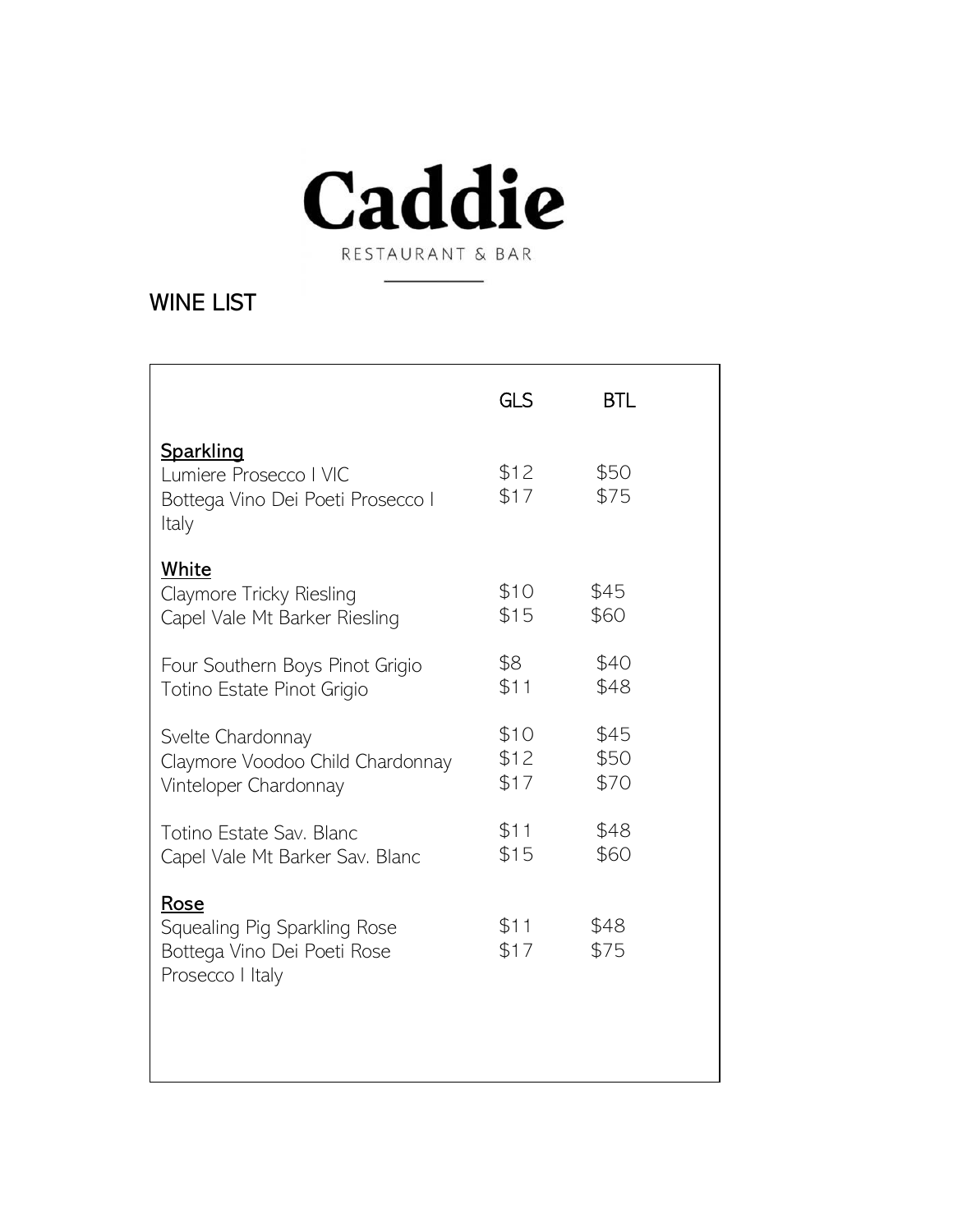| Red                                                             | GLS          | BTI.         |
|-----------------------------------------------------------------|--------------|--------------|
| Barristers Block Pinot Noir                                     | \$15         | \$55         |
| Capel Vale Mt Barker Shiraz<br>The Hedonist McLaren Vale Shiraz | \$14<br>\$14 | \$55<br>\$55 |
| The Hedonist Sangiovese                                         | \$14         | \$55         |
| The Hedonist Tempranillo                                        | \$14         | \$55         |
| Rocca Della Macie Chianti                                       | \$12         | \$50         |
|                                                                 |              |              |

## **SHOTS**

| Straight Shots (Basic Spirit) \$10                              |  |  |  |  |
|-----------------------------------------------------------------|--|--|--|--|
| Fireball (Cinnamon Whiskey)                                     |  |  |  |  |
| Sheep Dog (Peanut Butter Whiskey)                               |  |  |  |  |
| Dubliner (Honeycomb Whiskey)                                    |  |  |  |  |
| Galliano (Black, White or Vanilla)                              |  |  |  |  |
| Tequila (Gold or Silver)                                        |  |  |  |  |
| Mixed Shots \$12                                                |  |  |  |  |
| Wet Pussy (Vodka, Peach, Cranberry)                             |  |  |  |  |
| Apple Pie (Fireball, Butterscotch, Apple Juice)                 |  |  |  |  |
| Fruit Salad (Midori, Cointreau, Raspberry)                      |  |  |  |  |
| Choc Hazel Surprise (Frangelico, Baileys, White Crème de Cocoa) |  |  |  |  |
| Sweet Cowboy (Butterscotch, Baileys)                            |  |  |  |  |
| Slippery Nipple (Grenadine, Blue Curacoa, Sambuca)              |  |  |  |  |
| Sh <sup>*</sup> t on the Grass (Crème de Menthe, Baileys)       |  |  |  |  |
| Quick F*ck (Midori, Baileys, Cointreau)                         |  |  |  |  |
| Blow Job (Amaretto, Baileys, Whipped Cream)<br>\$14             |  |  |  |  |
| Jam Donut (Grenadine, Baileys, Sugar)<br>\$14                   |  |  |  |  |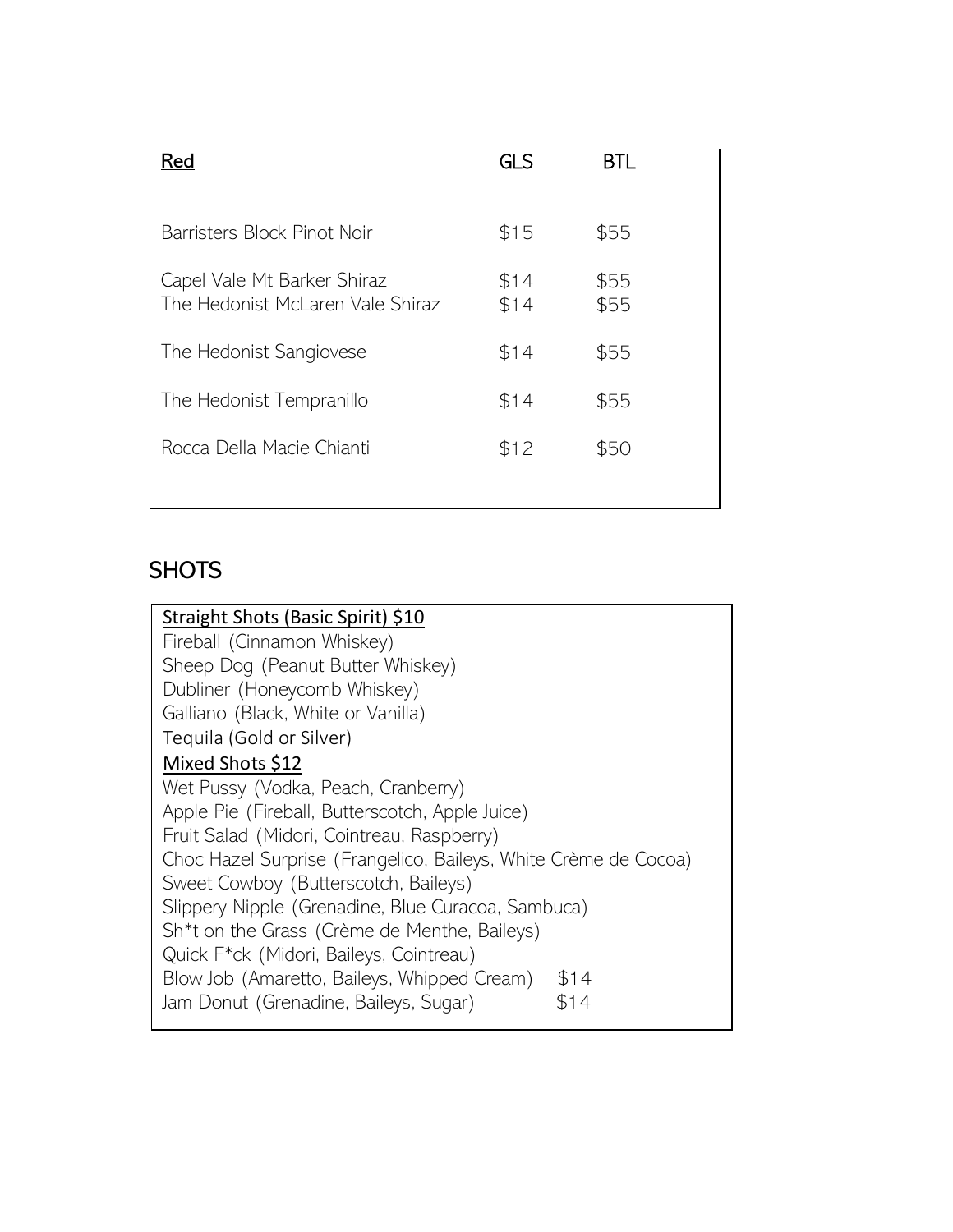## **COCKTAILS**

| House special: Berry Banger (our own creation!)                                                                                                                 |                      |  |  |
|-----------------------------------------------------------------------------------------------------------------------------------------------------------------|----------------------|--|--|
| Espresso Martini (Add baileys, white crème de cocoa or frangelico<br>for an extra hit!)<br>Mojito<br>Japanese Slipper<br>Cosmopolitan                           |                      |  |  |
| Strawberry Daiquiri (Add peach or lychee liqueur for an extra hit!)                                                                                             |                      |  |  |
| French Martini<br>Margarita (Spicy option available)<br>Fruit Tingle                                                                                            |                      |  |  |
| Sex on the Beach<br>Lychee Martini<br>Strawberry Martini                                                                                                        |                      |  |  |
| Classic Martini<br>Apple and Peach Martini (our own creation!)<br>Old Fashion<br>Dark and Stormy<br>Moscow Mule (Mint option available)<br><b>Aperol Spritz</b> |                      |  |  |
| Redbull Tropical Gin<br><b>Bloody Mary</b>                                                                                                                      | All cocktails \$18   |  |  |
| Negroni<br>Amaretto Sour<br><b>Whiskey Sour</b>                                                                                                                 | \$21<br>\$21<br>\$21 |  |  |
| The Godfather                                                                                                                                                   | \$23                 |  |  |
| Long Island (1/2 shots)<br>(Full shots)                                                                                                                         | \$18<br>\$28         |  |  |
|                                                                                                                                                                 |                      |  |  |
|                                                                                                                                                                 |                      |  |  |